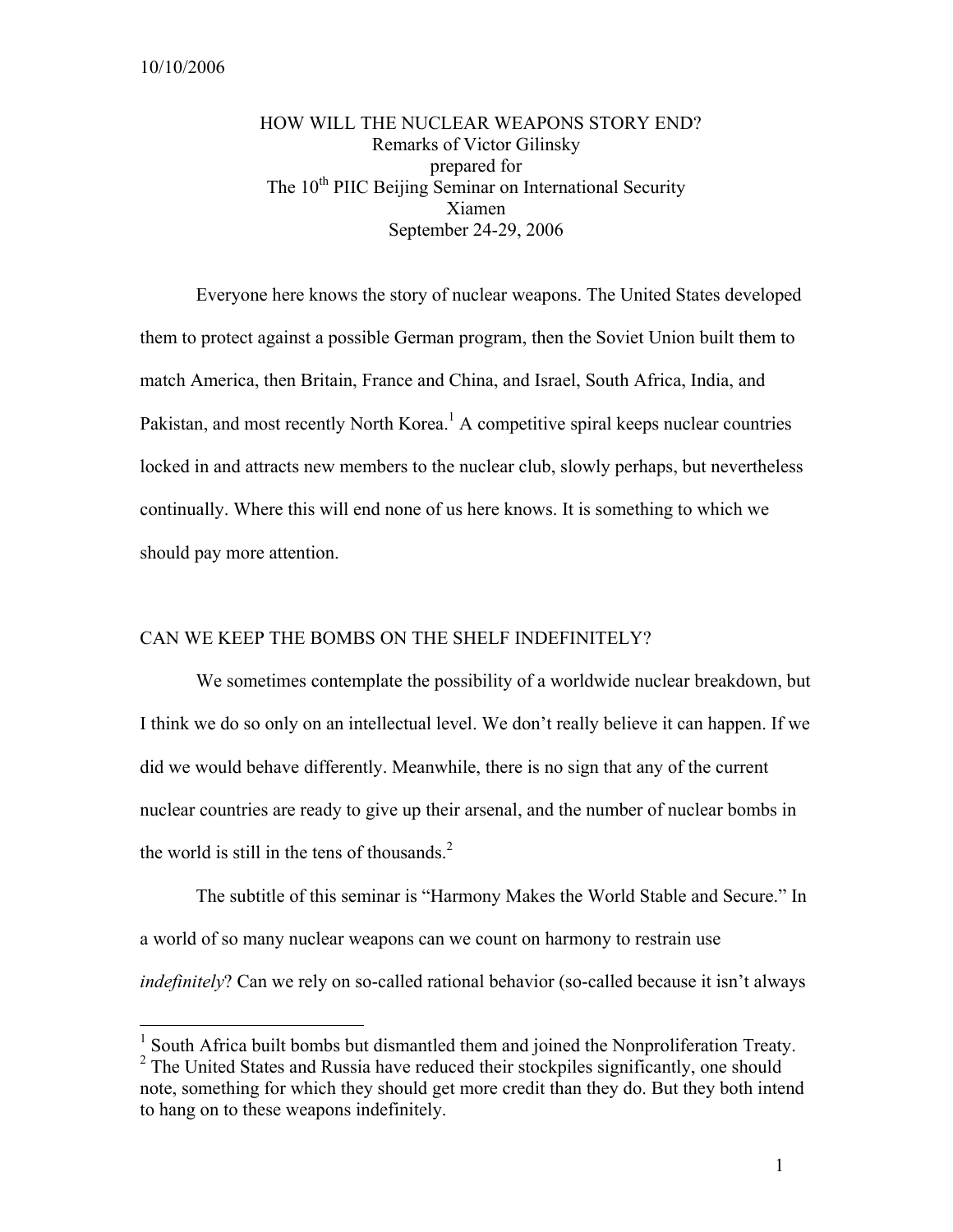10/10/2006

clear what "rational" means)? And in any case people often don't behave in their best interests, at least not in their collective best interests, and sometimes humanity displays a self-destructive streak. Did it make sense, for example, to build more than 100,000 nuclear weapons during the Cold War?

A pressing reason to look ahead more seriously than we do is that once one country breaks the taboo on nuclear weapons use it is likely that restraints against further use will weaken. At that point, the organizing principles of the world will have to change. Our cities, our economic systems, our civil societies, will all become anachronisms.

Of course, the numbers of warheads and the dangers of a worldwide catastrophe are now reduced from what they were during the Cold War. A great deal of writing is devoted explaining how to maintain nuclear "stability" in a world of many nuclear weapons. Optimists argue that since even at the most dangerous time of the Cold War the antagonists did not use nuclear bombs, the nuclear future is "manageable."

But to me the Cold War experience suggests a different conclusion—that the nonuse of nuclear weapons since 1945 had less to do with these theories and more to do with simple human awe that made everyone hesitate to open Pandora's Box—an awe that will not last forever. (If you remember the story, Pandora couldn't resist opening the Box and unleashed human misery.)

We were also just plain lucky, too, especially in the early years of the Cold War. Up to the mid-1950s there were many bombs that one person had the ability to explode, and some of them were small enough for one person to carry. Fortunately, none got into the wrong hands.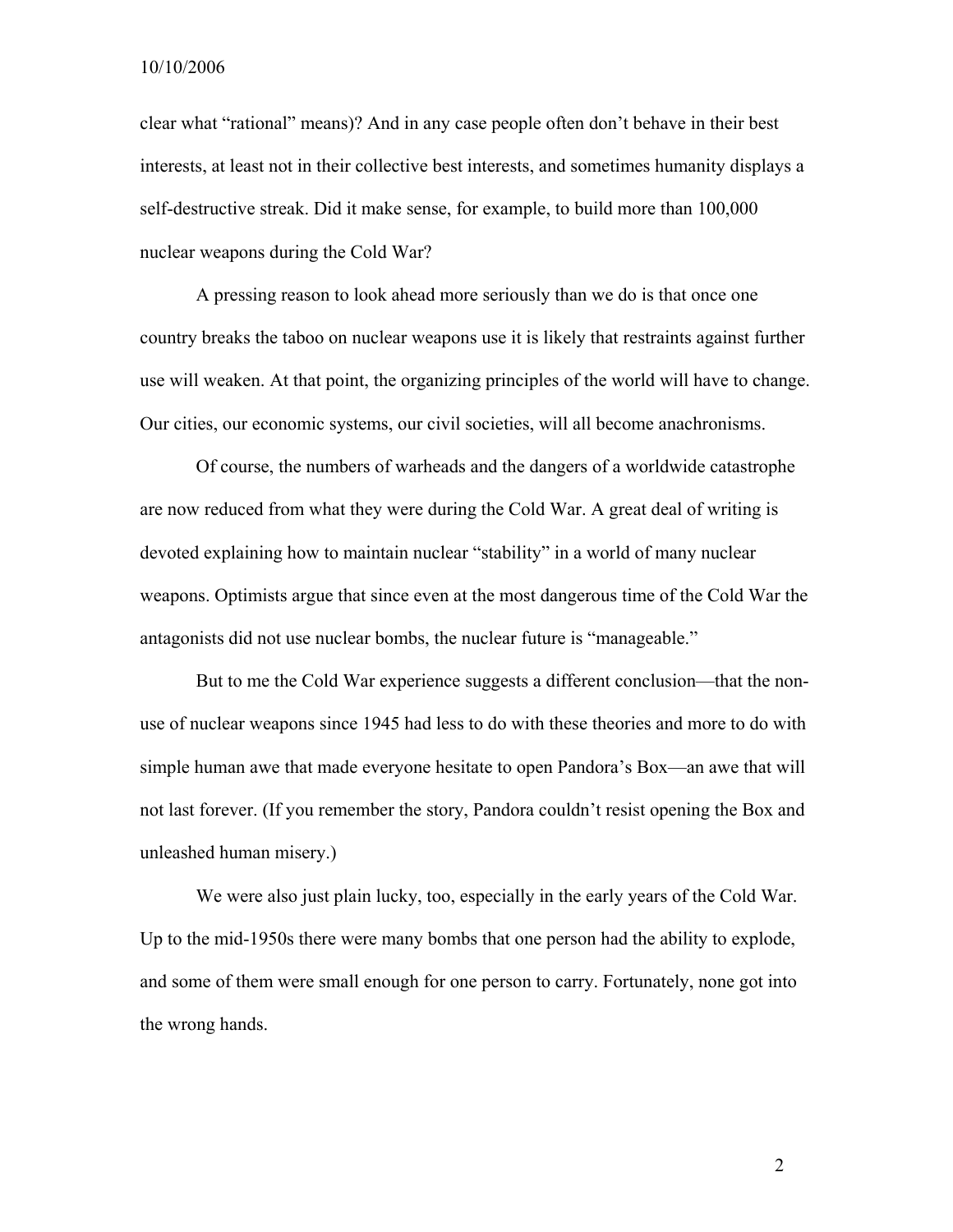We were very lucky in other ways. To protect against a Soviet surprise attack, the US Air Force took to keeping some bombers fully loaded with nuclear weapons in the air at all time. Some of these planes suffered accidents and dropped their bombs. Altogether about a dozen dropped thermonuclear bombs were never found. Fortunately, none exploded. I am sure other countries had similar accidents.

# THE CUBAN MISSILE CRISIS

The great nuclear crisis of the Cold War was of course the 1962 Cuban missile crisis. At that time we experienced some scenes that could have come straight out of the movie *Dr. Strangelove*. We discovered since then that the situation during the crisis was even more dangerous than it seemed at the time. I don't think we should flatter ourselves to think that we are much smarter today and that we could not get into a similar dangerous situation. Basic human nature hasn't change much in the last 40 years. One thing that surely has not changed is the cult of toughness in high-level decision-making. It is always safer to be thought "hard" than "soft." This is a problem that has been with mankind since ancient times.

One of the experiences along these lines that affected me greatly was a talk after the Cuban crisis given by a SAC major general who had led US bombers during the crisis on what he believed at the time was an attack on the Soviet Union. The general, a kind and thoughtful man, told us how difficult it was to say goodbye to his wife before his mission. He described in detail the extensive planning, the long training, and the tremendous discipline it requires. During the initial stages of the flight he had time to reflect on his orders. The crews understood perfectly that each plane carried many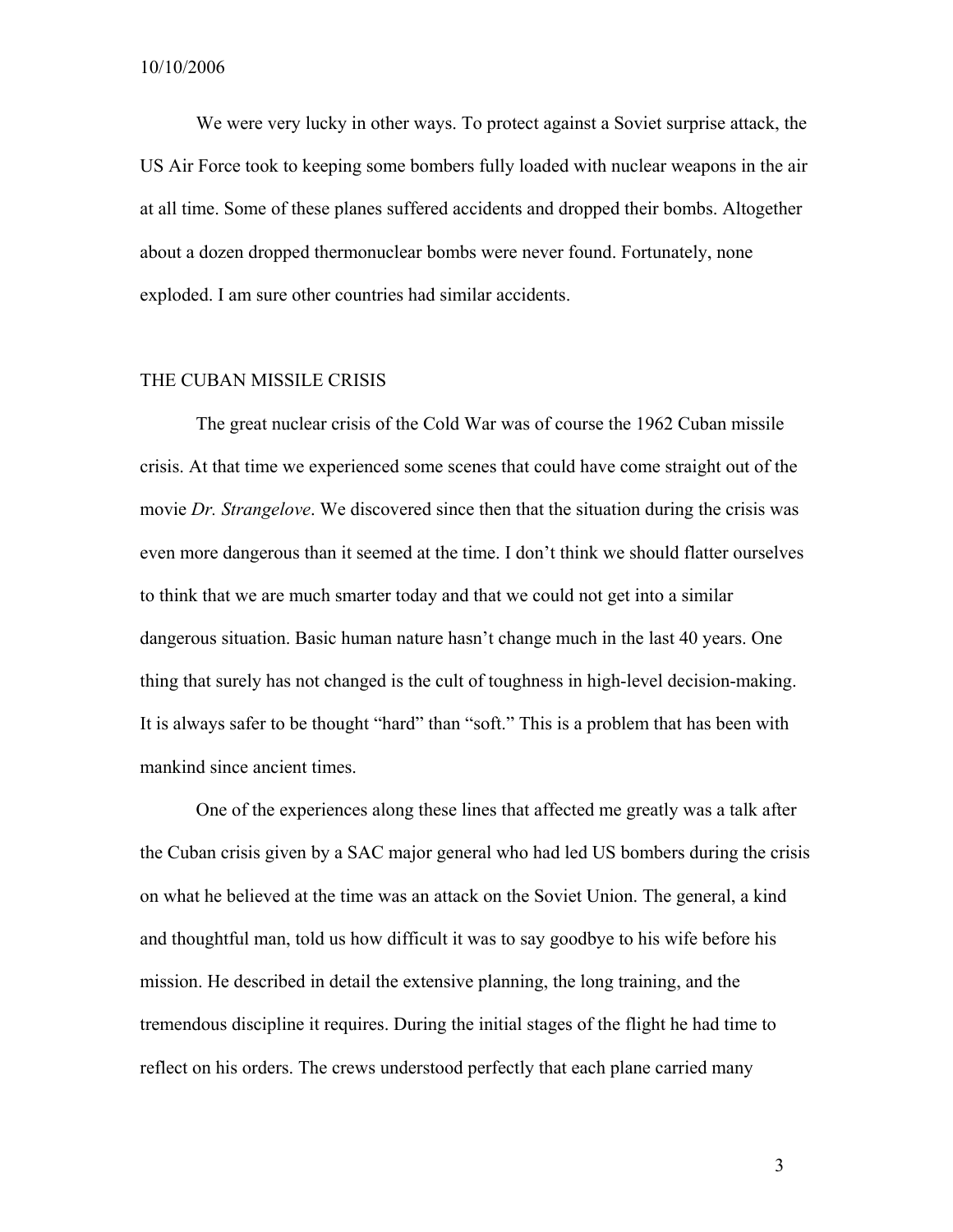megatons of nuclear explosives whose use would have awful consequences. When the bombers reached a certain point in the Arctic they were to continue to their targets if they got a coded "Go" signal, and to return home if they didn't.

The expected signal didn't come and at the last moment the general gave the order for the planes to turn around. (What a relief, I thought.) The general drew himself up, paused, looked out across the audience, and told us that having to give the order to turn around was the most disappointing moment of his entire life.

It didn't change my opinion of him as a good person. It did, however, give me new insight into human nature. The point I want to make is that no one, no matter how decent, can spend a lifetime training for something and not have some part of them want to apply their training, no matter how awful the consequences.

I don't want to leave you with the impression that this is a comment on the United States or the US Air Force. It is a comment on human nature. It sometimes pulls us in the wrong direction.

### WHAT ABOUT THE SCIENTISTS?

Scientists are not immune from these dangerous tendencies, either.

Just like the military want to apply their training, scientists like to see their ideas work in the real world. When the Los Alamos scientists heard of the Hiroshima explosion, many cheered. In retrospect, of course, that was a dreadfully inappropriate reaction. But it was only human nature. They weren't cheering the deaths; they were cheering the first successful uranium explosion.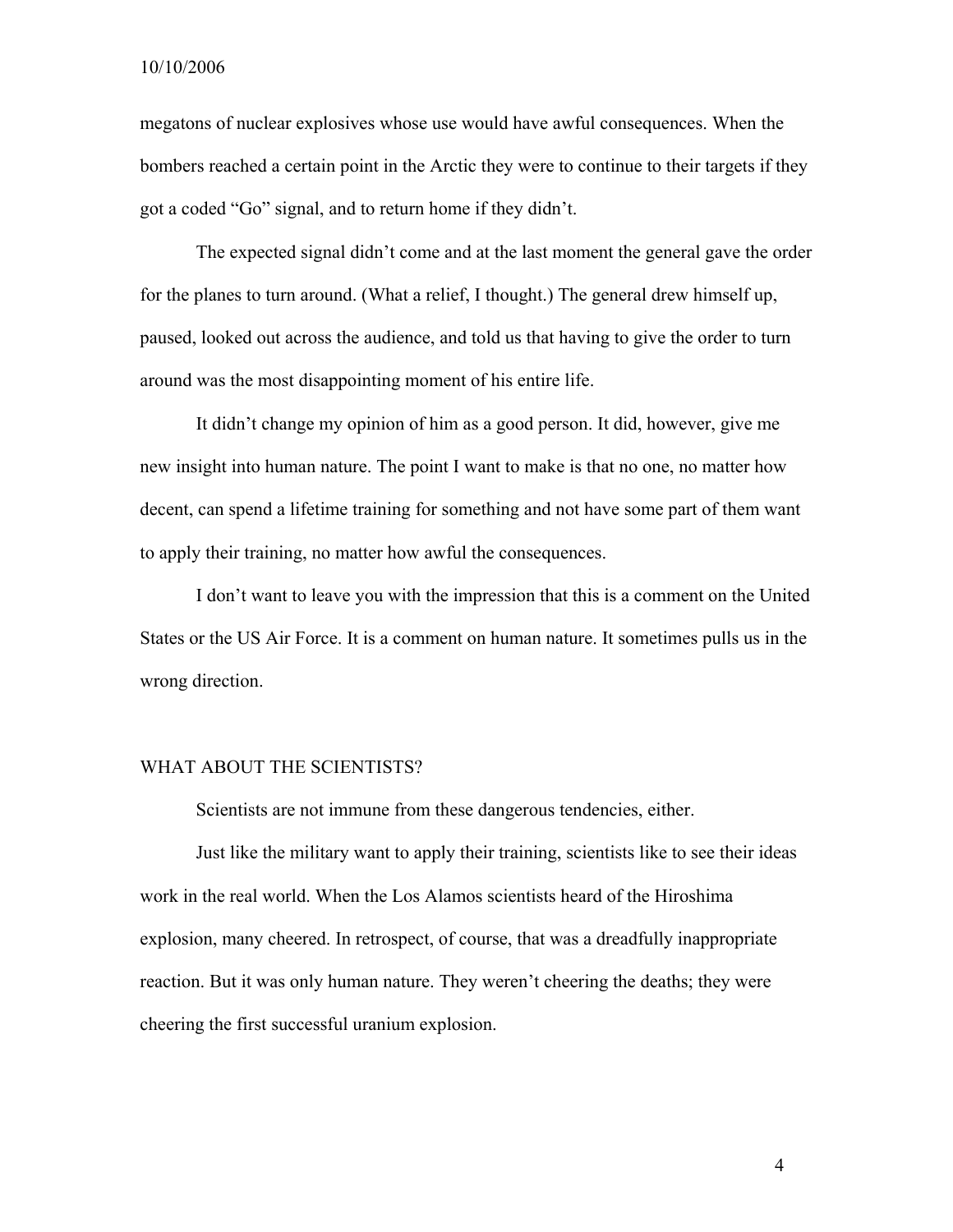The lesson we need to remember is that most people can't work on something with all their heart, not even an awful bomb, and not want to see it work. But as we know, that tendency can have unfortunate consequences.

Herb York, a former director of the Livermore Laboratory, wrote in his 1970 book, *Race to Oblivion*, that the problem of controlling nuclear weapons activities was made more difficult because those devoted to pursuing them were mostly sincere persons acting in good faith. They really believe in what they are doing. At the same time, he writes, the real motives for this work are not necessarily what they are represented to be.

The line between genuine concern for the defense of one's country and unchecked personal ambition is often unclear. The real driving force is often the sense of importance, and sometimes real prominence, that comes from working on powerful weapons.

The US and Soviet weapons scientists became powerful figures. The same is certainly true in other weapons states. Last month, for example, the Indian Prime Minister had to publicly mollify the top scientists in the Indian weapons establishment to get support for his nuclear deal with the United States. Or consider the privileged status in Pakistan of A.Q. Khan, despite all his misdeeds.

As T. S. Eliot once said, "Most of the trouble in the world is caused by people wanting to be important."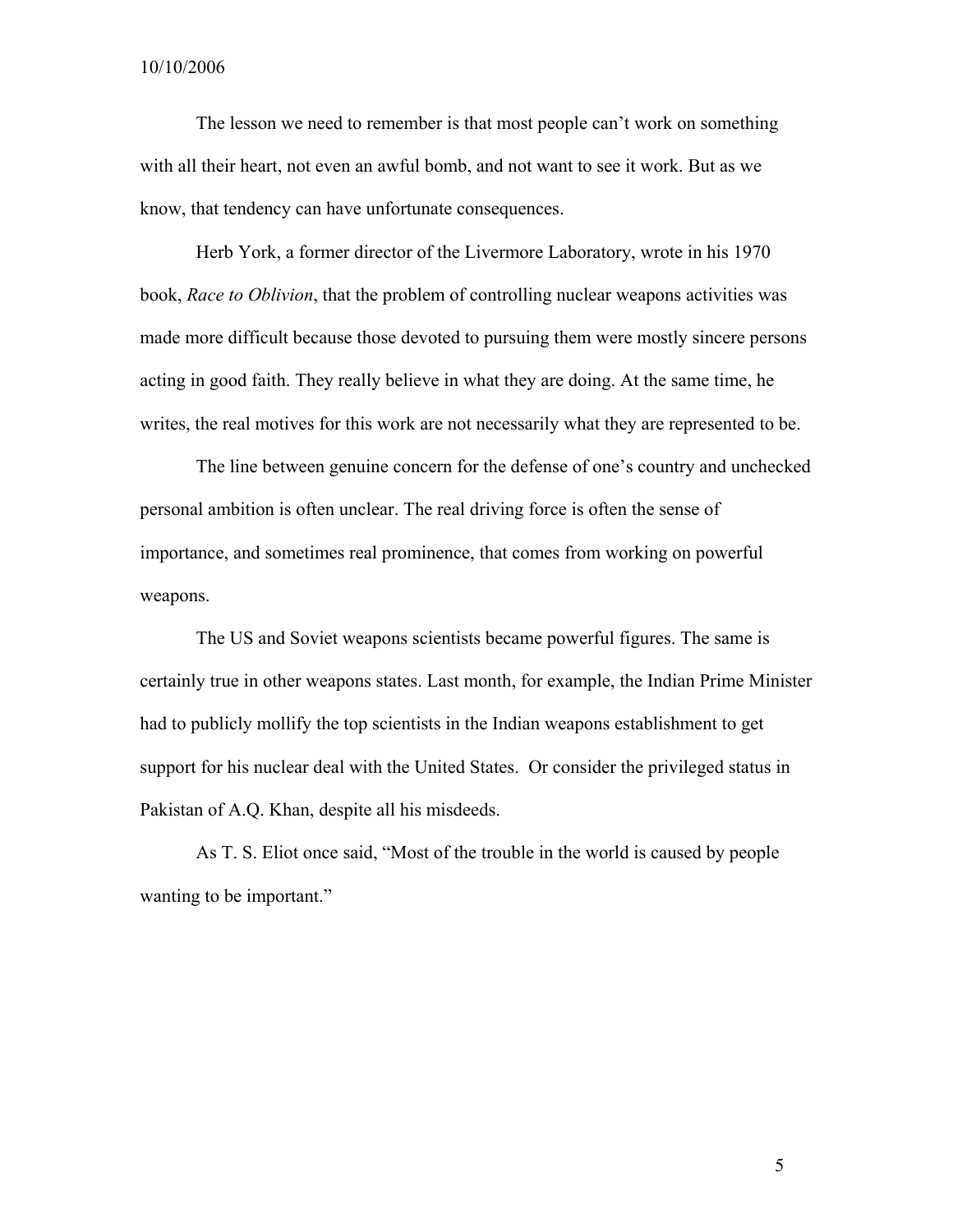#### 10/10/2006

## THERMONUCLEAR WEAPONS

Sometimes the irresistible attraction of the weapons is scientific. Physicists, especially, are enthralled with the idea that their scribbles on the blackboard can change the world, whether it is for better or for the worse.

Robert Oppenheimer, who initially opposed the US development of the thermonuclear bomb, was ultimately won over by the Teller-Ulam idea that made it work. Oppenheimer called the idea "technically sweet." The phrase betrays the seduction of interesting scientific problems, even if they are associated with weapons for mass killing. The same pull operated among physicists in other countries, perhaps even more strongly.

I should say that not all were seduced by this or anxious at all costs to maintain their status with the powerful. Of the famous scientists who took part in the 1950 American debate over thermonuclear weapons I am most impressed with Enrico Fermi and I.I. Rabi. When the question first came up of building the thermonuclear bomb they took a firmer stance than Oppenheimer. They said, "The fact that no limit exists to the destructiveness of this weapon makes its very existence and the knowledge of its construction a danger to humanity as a whole." Their advice was ignored and we now live with that danger.

By 1952 the United States exploded a many-megaton thermonuclear explosion, the so-called Mike shot, on an island in the Pacific. Eventually the scientists learned to make small thermonuclear devices, too. But the main thing was the possibility of powerful warheads. The military liked big bombs for use in massive attacks because in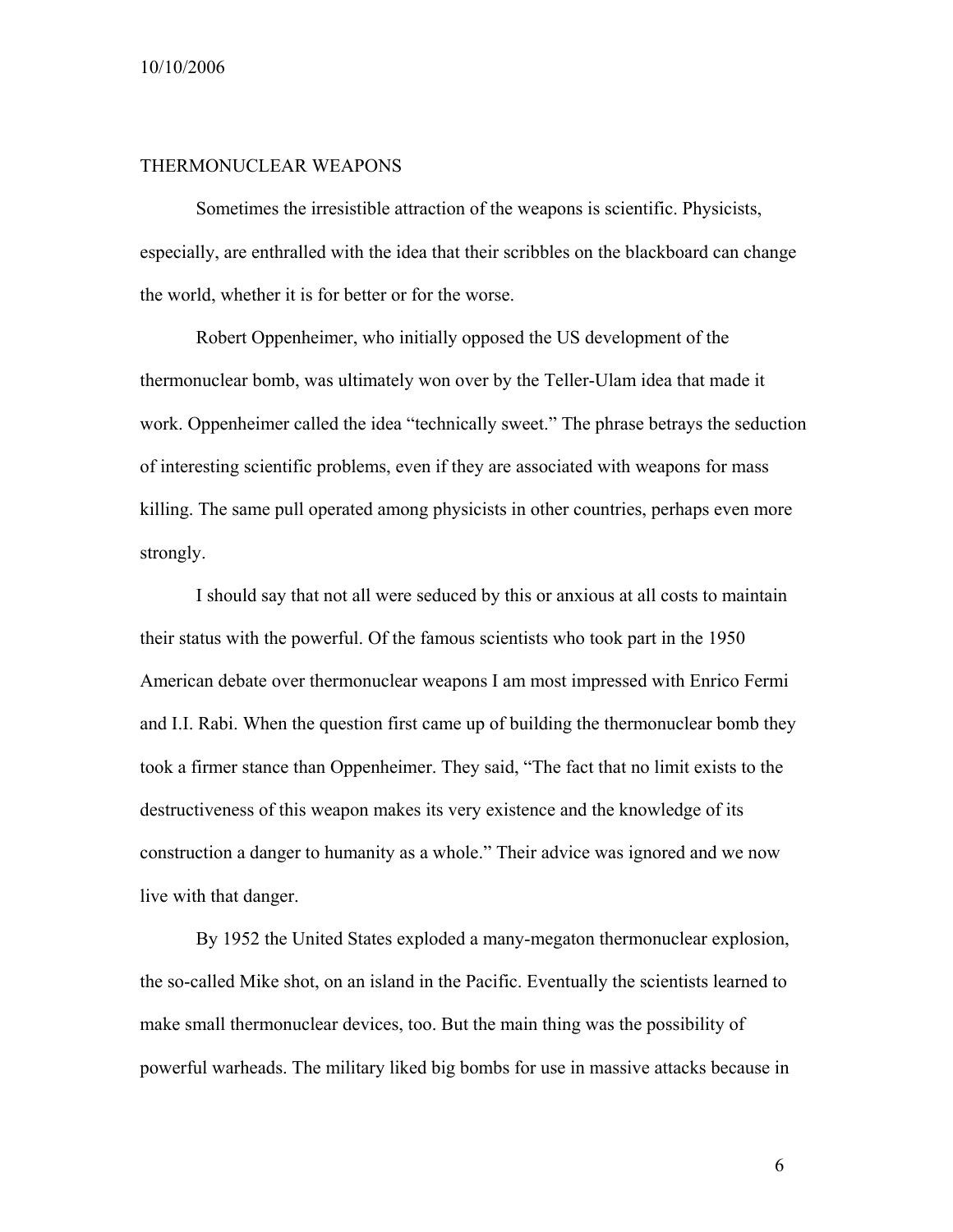those days bombers and missiles were highly inaccurate. You had to have high yield in order to have a high probability of destroying a target a continent away. Years later, when the accuracy of weapons was reduced by orders of magnitude, there was no corresponding reduction in weapons yields. Warhead yields remain outrageously high in all countries.

### SOVIET BIG BOMB

The Soviets, too, launched a crash program on thermonuclear weapons, and eventually overtook the United States in numbers. When Khrushchev wanted a huge bomb with which to intimidate the West, a Soviet team led by Andrei Sakharov produced a 100-megaton bomb—the largest bomb ever designed or used. The Soviets exploded it in 1961 with a reduced yield of 50 megatons because anything higher would have destroyed the plane that dropped it. Sakharov got a "Hero of Socialist Labor" award for it.

I mention this because we associate Sakharov's name with human rights, not mass destruction. Of course his role as a heroic opponent of the Soviet government came later. But the interesting thing is that when he wrote his *Memoirs* in 1990*,* he was still proud of designing the Big Bomb, just as Robert Oppenheimer, for all his later reflections, remained proud of having built the first bomb.

I saw a copy of the Big Bomb in the bomb museum at Russia's Chelyabinsk 70 weapons laboratory. An Italian woman in our group asked the old laboratory director, "How could you build such a horrible bomb?" He smiled and said, "When the orders come down from the Kremlin, for some funny reason, you do it."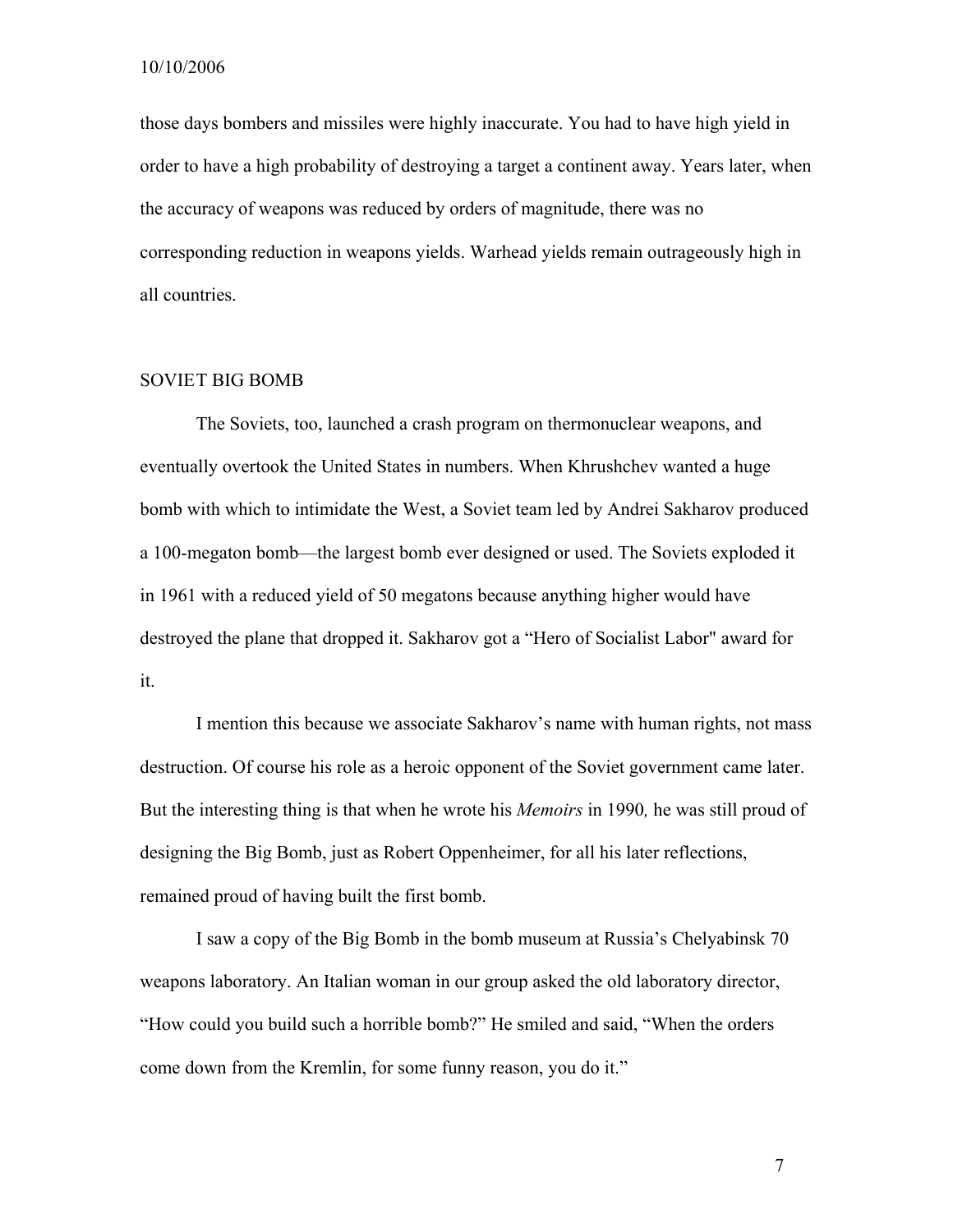What I am saying is that this is only part of the story, whether in the Soviet Union or anywhere else. From my own observation it is more often the scientists and the weapons laboratories that entice the powerful with new ideas for bombs, rather than the other way around.

### WHAT SHOULD ONE DO?

What about individual scientists? How is one to act? Let me say a word especially to those whose careers are ahead of them.

We have to think of our country's defense because if we don't, who will? But—to paraphrase the ancient sage Hillel—if we think *only* of our own country, what are we? There are lines we should not cross.

Each person has ultimately to wrestle himself with what is legitimate defense and what crosses the line. The important thing, it seems to me, is to bring to your work your sense of what is right, and to ask yourself: What if everyone around the world did as I do? Is that acceptable behavior? And you need to ask this *during* your professional career, when your decisions matter, not to wait until they are merely of academic interest.

### HOW LONG CAN WE TICKLE THE DRAGON'S TAIL?

I bring all this up because the importance of nuclear weapons seems again to be on the increase. The stated reasons for developing them or upgrading nuclear forces have supposedly to do with national defense, but I think the factors I have mentioned—the importance it gives to the participating individuals and weapons laboratories—also plays an important role in urging governments in this direction. The governments seem to hold